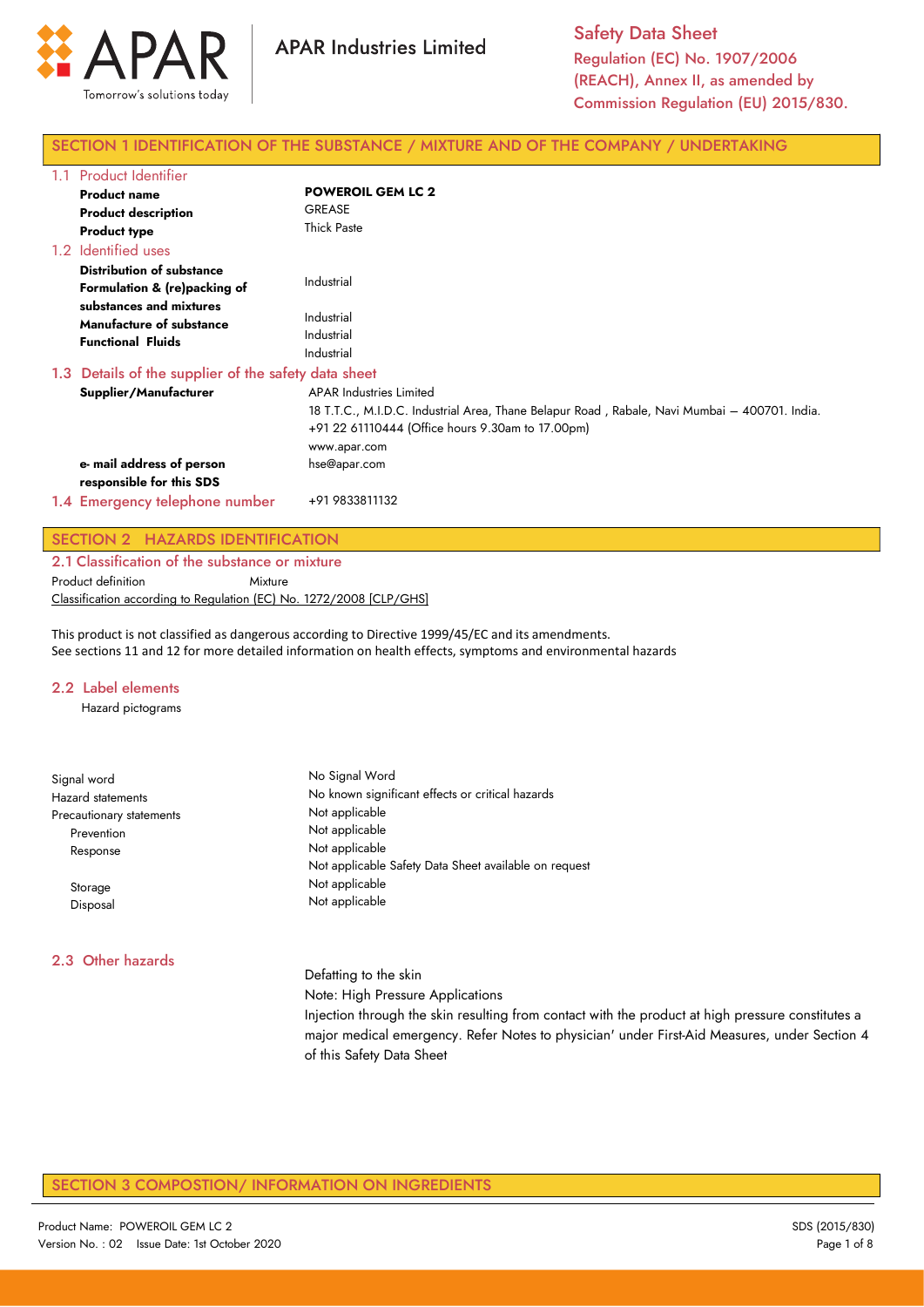

Safety Data Sheet Regulation (EC) No. 1907/2006 (REACH), Annex II, as amended by Commission Regulation (EU) 2015/830.

| 3.2 Mixtures                   | <b>Mixture</b>     |       |                                                                                                           |             |
|--------------------------------|--------------------|-------|-----------------------------------------------------------------------------------------------------------|-------------|
| <b>Product/Ingredient name</b> | <b>Identifiers</b> | %     | <b>Classification</b><br><b>Regulation (EC) No. 1272/2008</b><br>[CLP]                                    | <b>Type</b> |
| Lithium Hydroxide, Monohydrate | 1310-66-3          | $<$ 3 | Acute Tox.4 H302 Harmful if<br>swallowed Skin Corr. 1B H314<br>Causes severe skin burns and eye<br>damage | $[1]$       |
| Zinc alkyl Dithiophosphate     | 68649-42-3         | < 1.0 | Aquatic Chronic 2<br>H411: Toxic to aquatic life with long<br>lasting effects                             | $[1]$       |

The classification as a carcinogen need not apply if it can be shown that the substance contains less than 3 % DMSO extract as measured by IP 346.

There are no additional ingredients present which, within the current knowledge of the supplier and in the concentrations applicable, are classified as hazardous to health or the environment, are PBTs or PvBs or have been assigned a workplace exposure limit and hence require reporting in this section. Type

[1] Substance classified with a health or environmental hazard

[2] Substance with a workplace exposure limit

[3] Substance meets the criteria for PBT according to Regulation (EC) No. 1907/2006, Annex XIII

[4] Substance meets the criteria for vPvB according to Regulation (EC) No. 1907/2006, Annex XIII

[5] Substance of equivalent concern

#### SECTION 4 FIRST AID MEASURES

| 4.1 Description of first aid measures |                                                                                                                                                                                                                                                                                                                                                                                                                                                                                                                                                             |
|---------------------------------------|-------------------------------------------------------------------------------------------------------------------------------------------------------------------------------------------------------------------------------------------------------------------------------------------------------------------------------------------------------------------------------------------------------------------------------------------------------------------------------------------------------------------------------------------------------------|
| Eye contact                           | Rinse cautiously with water for several minutes. Remove contact lenses, if present and easy to do. Continue<br>rinsing. If irritation, blurred vision or swelling occurs and persists, obtain medical advice from a specialist.                                                                                                                                                                                                                                                                                                                             |
| Inhalation                            | If breathing is difficult, remove victim to fresh air and keep at rest in a position comfortable for breathing. If<br>casualty is unconscious and: If not breathing, if breathing is irregular or if respiratory arrest occurs, provide<br>artificial respiration or oxygen by trained personnel. Get medical attention if adverse health effects persist<br>or are severe. Maintain an open airway.                                                                                                                                                        |
| Skin contact                          | Wash with soap and water. Remove contaminated clothing and shoes. Handle with care and dispose of in a<br>safe manner. Seek medical attention if skin irritation, swelling or redness develops and persists.<br>Accidental high pressure injection through the skin requires immediate medical attention. Do not wait for<br>symptoms to develop.                                                                                                                                                                                                           |
| Ingestion                             | Always assume that aspiration has occurred. Do not induce vomiting. Can enter lungs and cause damage. If<br>vomiting occurs, the head should be kept low so that vomit does not enter the lungs. Seek professional<br>medical attention or send the casualty to a hospital. Do not wait for symptoms to develop.<br>Never give anything by mouth to an unconscious person. If unconscious, place in recovery position and get<br>medical attention immediately. Maintain an open airway. Loosen tight clothing such as a collar, tie, belt or<br>waistband. |
|                                       | No action shall be taken involving any personal risk or without suitable training. It may be dangerous to the<br>person providing aid to give mouth-to-mouth resuscitation.                                                                                                                                                                                                                                                                                                                                                                                 |
| Protection of first-aiders            | Before attempting to rescue casualties, isolate area from all potential sources of ignition including<br>disconnecting electrical supply. Ensure adequate ventilation and check that a safe, breathable atmosphere<br>is present before entry into confined spaces.                                                                                                                                                                                                                                                                                         |

#### 4.2 Most important symptoms and effects, both acute and delayed

| Potential acute health effects |                                                                                                            |  |  |  |
|--------------------------------|------------------------------------------------------------------------------------------------------------|--|--|--|
| Eye contact                    | Eye contact may cause redness and transient pain.                                                          |  |  |  |
| Inhalation                     | Inhalation of oil mist or vapors at elevated temperatures may cause respiratory irritation.                |  |  |  |
| Skin contact                   | No known significant effects or critical hazards.                                                          |  |  |  |
| Ingestion                      | May be fatal if swallowed and enters airways.                                                              |  |  |  |
|                                | 4.3 Indication of any immediate medical attention and special treatment needed                             |  |  |  |
| Notes to physician             | Due to low viscosity there is a risk of aspiration if the product enters the lungs. Treat symptomatically. |  |  |  |
| Specific treatments            | Always assume that aspiration has occurred.                                                                |  |  |  |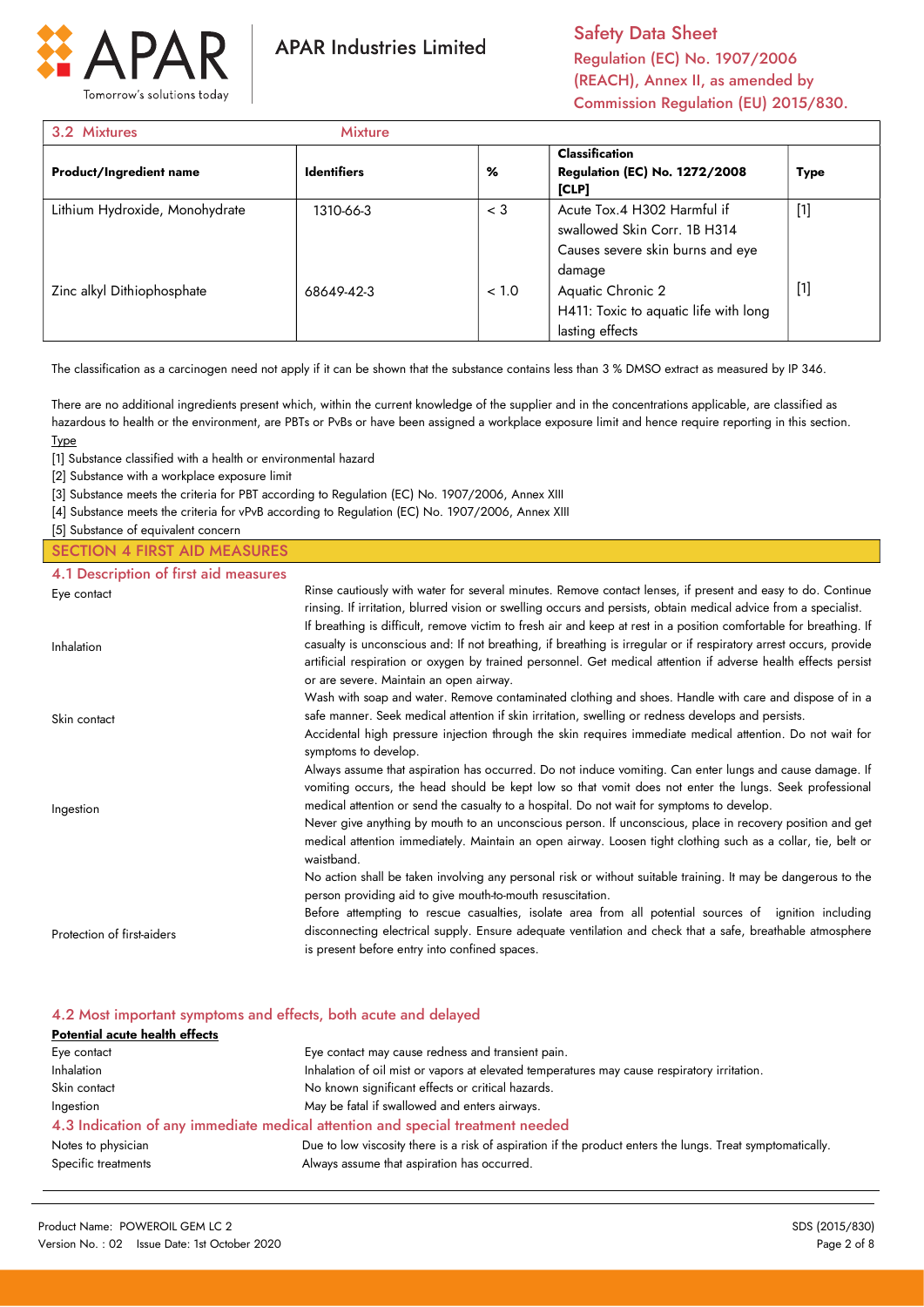

Safety Data Sheet Regulation (EC) No. 1907/2006 (REACH), Annex II, as amended by Commission Regulation (EU) 2015/830.

| <b>SECTION 5 FIRE FIGHTING MEASURES</b>                   |                                                                                                                                                                                                 |  |  |  |
|-----------------------------------------------------------|-------------------------------------------------------------------------------------------------------------------------------------------------------------------------------------------------|--|--|--|
| 5.1 Extinguishing media                                   |                                                                                                                                                                                                 |  |  |  |
| Suitable extinguishing media                              | Dry chemicals. Foam. Carbon dioxide (CO2). Water spray or foam.                                                                                                                                 |  |  |  |
| Unsuitable extinguishing media                            | Do not use, direct water jets on the burning product; they could cause splattering and spread the fire.                                                                                         |  |  |  |
|                                                           | Simultaneous use of foam and water on the same surface is to be avoided as water destroys the foam.                                                                                             |  |  |  |
| 5.2 Special hazards arising from the substance or mixture |                                                                                                                                                                                                 |  |  |  |
| Hazards from the substance                                | In a fire or if heated, a pressure increase will occur and the container may burst.                                                                                                             |  |  |  |
| or mixture                                                | This substance will float and can be reignited on surface water.                                                                                                                                |  |  |  |
| Hazardous thermal                                         | Incomplete combustion is likely to give rise to a complex mixture of airborne solid and liquid particulates,                                                                                    |  |  |  |
| decomposition products                                    | gases, including carbon monoxide, H2S, SOx (sulfur oxides) or sulfuric acid and unidentified organic and<br>inorganic compounds.                                                                |  |  |  |
| 5.3 Advice for firefighters                               |                                                                                                                                                                                                 |  |  |  |
| Special precautions for firefighters                      | Promptly isolate the scene by removing all persons from the vicinity of the incident if there is a fire. No                                                                                     |  |  |  |
|                                                           | action shall be taken involving any personal risk or without suitable training.                                                                                                                 |  |  |  |
| Special protective equipment for fire-fighters            | Fire-fighters should wear appropriate protective equipment and self-contained breathing apparatus (SCBA)                                                                                        |  |  |  |
|                                                           | with a full face-piece operated in positive pressure mode. Clothing for fire-fighters (including helmets,                                                                                       |  |  |  |
|                                                           | protective boots and gloves) conforming to European standard EN 469 will provide a basic level of                                                                                               |  |  |  |
|                                                           | protection for chemical incidents.                                                                                                                                                              |  |  |  |
| <b>SECTION 6 ACCIDENTAL RELEASE MEASURES</b>              |                                                                                                                                                                                                 |  |  |  |
|                                                           | 6.1 Personal precautions, protective equipment and emergency procedures                                                                                                                         |  |  |  |
| For non-emergency personnel                               | Avoid breathing vapor or mist. Keep non-involved personnel away from the area of spillage. Alert                                                                                                |  |  |  |
|                                                           | emergency personnel. Except in case of small spillages, the feasibility of any actions should always be                                                                                         |  |  |  |
|                                                           | assessed and advised, if possible, by a trained, competent person in charge of managing the emergency.                                                                                          |  |  |  |
|                                                           | Stop leak if safe to do so. Avoid direct contact with the product. Stay upwind/keep distance from source. In                                                                                    |  |  |  |
|                                                           | case of large spillages, alert occupants in downwind areas.                                                                                                                                     |  |  |  |
|                                                           | Eliminate all ignition sources if safe to do so. Spillages of limited amounts of product, especially in the                                                                                     |  |  |  |
|                                                           | open air when vapors will be usually quickly dispersed , are dynamic situations, which will presumably limit<br>the exposure to dangerous concentrations.                                       |  |  |  |
|                                                           | Note : recommended measures are based on the most likely spillage scenarios for                                                                                                                 |  |  |  |
|                                                           | this material; however, local conditions (wind, air temperature, wave/current                                                                                                                   |  |  |  |
|                                                           | direction and speed) may significantly influence the choice of appropriate actions.                                                                                                             |  |  |  |
| For emergency responders                                  | For this reason, local experts should be consulted when necessary. Local regulations may also prescribe or                                                                                      |  |  |  |
|                                                           | limit actions to be taken.                                                                                                                                                                      |  |  |  |
|                                                           | Small spillages: normal antistatic working clothes are usually adequate.                                                                                                                        |  |  |  |
|                                                           | Large spillages: full body suit of chemically resistant and thermal resistant material should be used. Work                                                                                     |  |  |  |
|                                                           | gloves providing adequate chemical resistance, specifically to aromatic hydrocarbons.                                                                                                           |  |  |  |
|                                                           | Note : gloves made of PVA are not water-resistant, and are not suitable for emergency use. Safety helmet,                                                                                       |  |  |  |
|                                                           | antistatic non-skid safety shoes or boots. Goggles and /or face shield, if splashes or contact with eyes is                                                                                     |  |  |  |
|                                                           | possible or anticipated.                                                                                                                                                                        |  |  |  |
|                                                           | Respiratory protection : A half or full-face respirator with filter(s) for organic vapours (and when applicable                                                                                 |  |  |  |
|                                                           | for H2S) a Self-Contained Breathing Apparatus (SCBA) can be used according to the extent of spill and                                                                                           |  |  |  |
|                                                           | predictable amount of exposure. If the situation cannot be completely assessed, or if an oxygen deficiency                                                                                      |  |  |  |
|                                                           | is possible, only SCBA's should be used.                                                                                                                                                        |  |  |  |
| <b>6.2 Environmental precautions</b>                      | Prevent product from entering sewers, rivers or other bodies of water. If necessary dike the product with                                                                                       |  |  |  |
|                                                           | dry earth, sand or similar non-combustible materials. In case of soil contamination, remove contaminated                                                                                        |  |  |  |
|                                                           | soil and treat in accordance with local regulations.                                                                                                                                            |  |  |  |
|                                                           | In case of small spillages in closed waters (i.e. ports), contain product with floating barriers or other<br>equipment. Collect spilled product by absorbing with specific floating absorbents. |  |  |  |
|                                                           | If possible, large spillages in open waters should be contained with floating barriers or other mechanical                                                                                      |  |  |  |
|                                                           | means. If this is not possible, control the spreading of the spillage, and collect the product by skimming or                                                                                   |  |  |  |
|                                                           | other suitable mechanical means. The use of dispersants should be advised by an expert, and, if required,                                                                                       |  |  |  |
|                                                           | approved by local authorities.                                                                                                                                                                  |  |  |  |
|                                                           |                                                                                                                                                                                                 |  |  |  |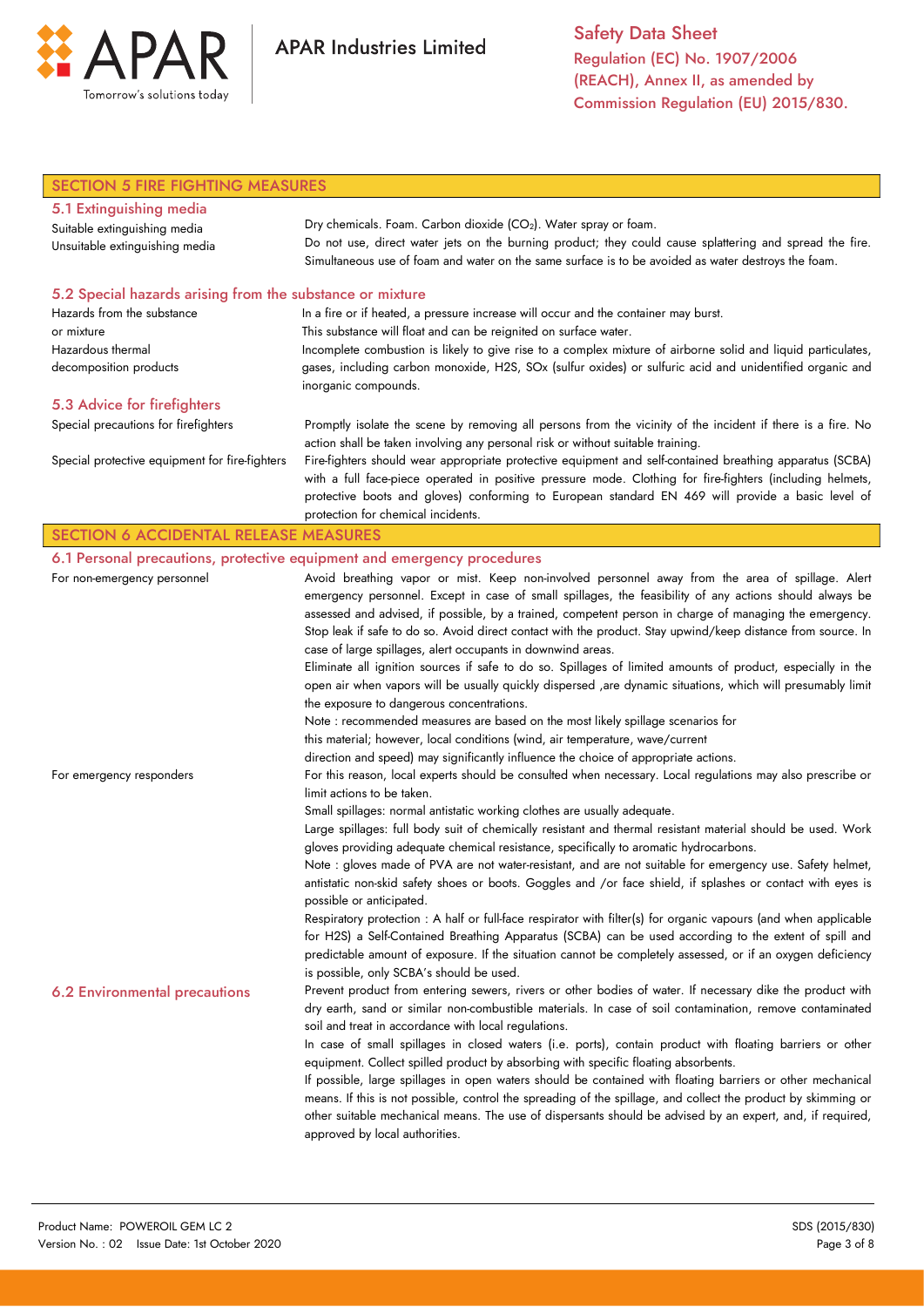

#### 6.3 Methods and material for containment

| and cleaning up                                        |                                                                                                                                                                                                                       |  |  |  |
|--------------------------------------------------------|-----------------------------------------------------------------------------------------------------------------------------------------------------------------------------------------------------------------------|--|--|--|
| Small spill                                            | Stop leak if without risk. Absorb spilled product with suitable non-combustible materials.<br>Large spillages may be cautiously covered with foam, if available, to limit vapor cloud formation. Do not               |  |  |  |
| Large spill                                            | use water jet. When inside buildings or confined spaces, ensure adequate ventilation. Transfer collected                                                                                                              |  |  |  |
|                                                        | product and other contaminated materials to suitable containers for recovery or safe disposal.                                                                                                                        |  |  |  |
| 6.4 Reference to other sections                        | See Section 1 for emergency contact information.                                                                                                                                                                      |  |  |  |
|                                                        | See Section 8 for information on appropriate personal protective equipment.                                                                                                                                           |  |  |  |
|                                                        | See Section 13 for additional waste treatment information.                                                                                                                                                            |  |  |  |
| <b>SECTION 7 HANDLING AND STORAGE</b>                  |                                                                                                                                                                                                                       |  |  |  |
| 7.1 Advice on general occupational                     | Ensure that proper housekeeping measures are in place. Contaminated materials should not be allowed to<br>accumulate in the workplaces and should never be kept inside the pockets. Eating, drinking and smoking      |  |  |  |
| hygiene Storage                                        | should be prohibited in areas where this material is handled, stored and processed. Wash hands                                                                                                                        |  |  |  |
|                                                        | thoroughly after handling. Change contaminated clothes at the end of working shift. See also Section 8 for                                                                                                            |  |  |  |
|                                                        | additional information on hygiene measures.                                                                                                                                                                           |  |  |  |
| 7.2 Conditions for safe storage,                       | Storage area layout, tank design, equipment and operating procedures must comply with the relevant<br>regional, national or local legislation. Storage installations should be designed with adequate bunds in case   |  |  |  |
| including any incompatibilities                        | of leaks or spills. Cleaning, inspection and maintenance of internal structure of storage tanks must be done                                                                                                          |  |  |  |
|                                                        | only by properly equipped and qualified personnel as defined by national, local or company regulations.                                                                                                               |  |  |  |
| <b>SECTION 7 HANDLING AND STORAGE</b>                  |                                                                                                                                                                                                                       |  |  |  |
| 7.2 Conditions for safe storage,                       | Store separately from oxidizing agents.                                                                                                                                                                               |  |  |  |
| including any incompatibilities                        | Recommended materials for containers or container linings use mild steel, stainless steel. Not suitable :<br>Some synthetic materials may be unsuitable for containers or container linings depending on the material |  |  |  |
|                                                        | specification and intended use. Compatibility should be checked with the manufacturer.                                                                                                                                |  |  |  |
|                                                        | Keep only in the original container or in a suitable container for this kind of product. Keep container tightly                                                                                                       |  |  |  |
|                                                        | closed and sealed until ready for use. Do not store in unlabeled containers. Containers that have been                                                                                                                |  |  |  |
|                                                        | opened must be carefully resealed and kept upright to prevent leakage. Empty containers may contain                                                                                                                   |  |  |  |
|                                                        | harmful, flammable/combustible or explosive residue or vapors. Do not cut, grind, drill, weld, reuse or                                                                                                               |  |  |  |
|                                                        |                                                                                                                                                                                                                       |  |  |  |
|                                                        | dispose of containers unless adequate precautions are taken against these hazards. Store locked up. Protect                                                                                                           |  |  |  |
|                                                        | from sunlight.<br>Not available                                                                                                                                                                                       |  |  |  |
| 7.3 Specific end use(s)                                | Not available                                                                                                                                                                                                         |  |  |  |
| <b>Recommendations</b>                                 |                                                                                                                                                                                                                       |  |  |  |
| Industrial sector specific solutions                   |                                                                                                                                                                                                                       |  |  |  |
| SECTION 8 EXPOSURE CONTROLS / PERSONAL PROTECTION      |                                                                                                                                                                                                                       |  |  |  |
|                                                        | The list of Identified Uses in Section 1 should be consulted for any available use-specific information provided in the Exposure Scenario(s).                                                                         |  |  |  |
| 8.1 Control parameters<br>Occupational exposure limits |                                                                                                                                                                                                                       |  |  |  |
| No exposure limit value known                          |                                                                                                                                                                                                                       |  |  |  |
|                                                        |                                                                                                                                                                                                                       |  |  |  |
| Recommended monitoring procedures                      | If this product contains ingredients with exposure limits, personal, workplace atmosphere or biological                                                                                                               |  |  |  |
|                                                        | monitoring may be required to determine the effectiveness of the ventilation or other control measures<br>and/or the necessity to use respiratory protective equipment. Reference should be made to monitoring        |  |  |  |
|                                                        | standards, such as the following: European Standard EN 689 (Workplace atmospheres - Guidance for the                                                                                                                  |  |  |  |
|                                                        | assessment of exposure by inhalation to chemical agents for comparison with limit values and measurement                                                                                                              |  |  |  |
|                                                        | strategy) European Standard EN 14042 (Workplace                                                                                                                                                                       |  |  |  |
|                                                        | atmospheres - Guide for the application and use of procedures for the assessment of exposure to chemical                                                                                                              |  |  |  |
|                                                        | and biological agents) European Standard EN 482 (Workplace atmospheres - General requirements for the<br>performance of procedures for the measurement of chemical agents) Reference to national guidance             |  |  |  |
|                                                        | documents for methods for the determination of hazardous substances will also be required.                                                                                                                            |  |  |  |
| <b>8.2 Exposure Control</b>                            | Mechanical ventilation and local exhaust will reduce exposure via the air. Use oil resistant material in                                                                                                              |  |  |  |
| <b>Appropriate engineering</b>                         | construction of handling equipment. Store under recommended conditions and if heated, temperature                                                                                                                     |  |  |  |
| Controls                                               | control equipment should be used to avoid overheating.                                                                                                                                                                |  |  |  |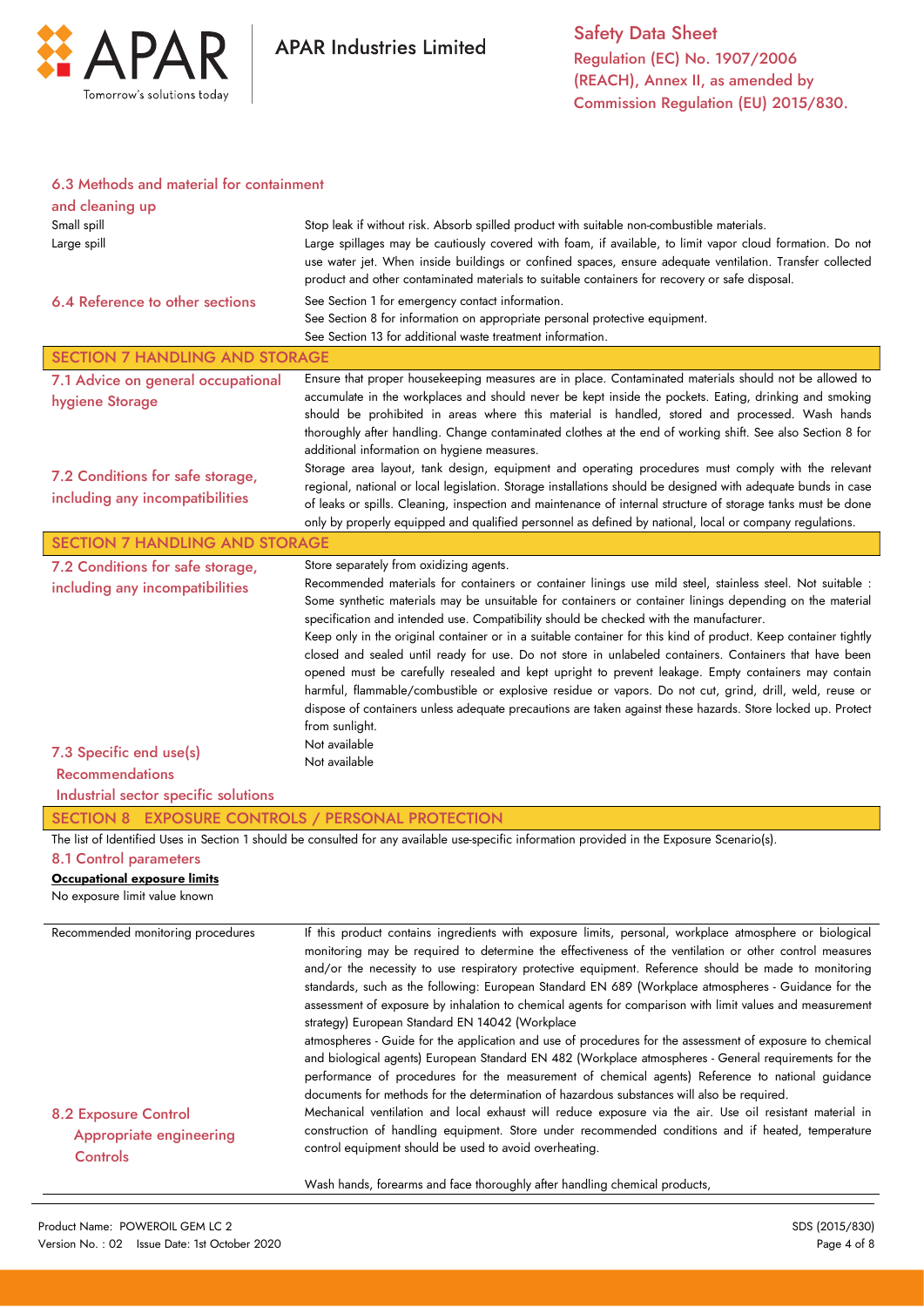

Safety Data Sheet Regulation (EC) No. 1907/2006 (REACH), Annex II, as amended by Commission Regulation (EU) 2015/830.

| Individual protection measures  | before eating, smoking and using the lavatory and at the end of the working period. Ensure that eyewash                                                                                           |
|---------------------------------|---------------------------------------------------------------------------------------------------------------------------------------------------------------------------------------------------|
| Hygiene measures                | stations and safety showers are close to the workstation location. Wash contaminated clothing before reuse.                                                                                       |
|                                 | Recommended: Safety glasses with side shields.                                                                                                                                                    |
| Eye/face protection             |                                                                                                                                                                                                   |
| Skin protection                 | 4 - 8 hours (breakthrough time): nitrile rubber                                                                                                                                                   |
| Hand protection                 | Wear protective clothing if there is a risk of skin contact. Change contaminated clothes at the end of                                                                                            |
| Body protection                 | working shift.                                                                                                                                                                                    |
|                                 | Appropriate footwear and any additional skin protection measures should be selected based on the task                                                                                             |
| Other skin protection           | being performed and the risks involved and should be approved by a specialist before handling this<br>product.                                                                                    |
|                                 | Respirator selection must be based on known or anticipated exposure levels, the hazards of the product and                                                                                        |
| Respiratory protection          | the safe working limits of the selected respirator. Use a properly fitted, particulate filter respirator complying<br>with an approved standard if a risk assessment indicates this is necessary. |
|                                 | Emissions from ventilation or work process equipment should be checked to ensure they comply with the                                                                                             |
| Environmental exposure controls | requirements of environmental protection legislation. In some cases, fume scrubbers, filters or engineering                                                                                       |
|                                 | modifications to the process equipment will be necessary to reduce emissions to acceptable levels.                                                                                                |

| Appearance                           | Soft thick paste              |  |  |
|--------------------------------------|-------------------------------|--|--|
| Physical state                       | Paste                         |  |  |
| Color                                | Shiny Bluish Green            |  |  |
| Odor                                 | Oily                          |  |  |
| Odor threshold                       | Not available                 |  |  |
| рH                                   | Not applicable                |  |  |
| Melting point/Pour point             | Not available                 |  |  |
| Flash point                          | > 200°C , COC (ASTM D 92)     |  |  |
| Evaporation rate                     | Not available                 |  |  |
| Flammability (solid, gas)            | Not available                 |  |  |
| Flammability limits in air,          | Not available                 |  |  |
| lower, % by volume                   |                               |  |  |
| Flammability limits in air,          | Not available                 |  |  |
| upper, % by volume                   |                               |  |  |
| Vapour pressure                      | Not available                 |  |  |
| Density                              | $0.92$ max at $15^{\circ}$ C  |  |  |
| Solubility(ies)                      |                               |  |  |
| Solubility (water)                   | Insoluble in water            |  |  |
| Partition coefficient                | Not available                 |  |  |
| (n-octanol/water)                    |                               |  |  |
| Decomposition temperature            | No Data                       |  |  |
| Auto-ignition temperature            | Not Available                 |  |  |
| Viscosity, Kinematic at 40°C (104°F) | Not Applicable, NLGI GRADE -2 |  |  |
| Explosive properties                 | No Data                       |  |  |
| Oxidizing properties                 | No Data                       |  |  |
|                                      |                               |  |  |

# SECTION 10 STABILITY AND REACTIVITY

| <b>10.1 Reactivity</b>         | No specific test data related to reactivity available for this product or its ingredients.                   |
|--------------------------------|--------------------------------------------------------------------------------------------------------------|
| <b>10.2 Chemical stability</b> | Stable under normal conditions                                                                               |
| 10.3 Possibility of hazardous  | Under normal conditions of storage and use, hazardous reactions will not occur.                              |
|                                | Oxidizing agent.                                                                                             |
| <b>Reactions</b>               | Keep away from extreme heat and oxidizing agents.                                                            |
| 10.4 Conditions to avoid       | Incomplete combustion is likely to give rise to a complex mixture of airborne solid and liquid particulates, |
| 10.5 Incompatible materials    | gases, including carbon monoxide, H2S, SOx (sulfur oxides) or sulfuric acid and unidentified organic and     |
| 10.6 Hazardous decomposition   | inorganic compounds.                                                                                         |
| products                       |                                                                                                              |

### SECTION 11 TOXICOLOGICAL INFORMATION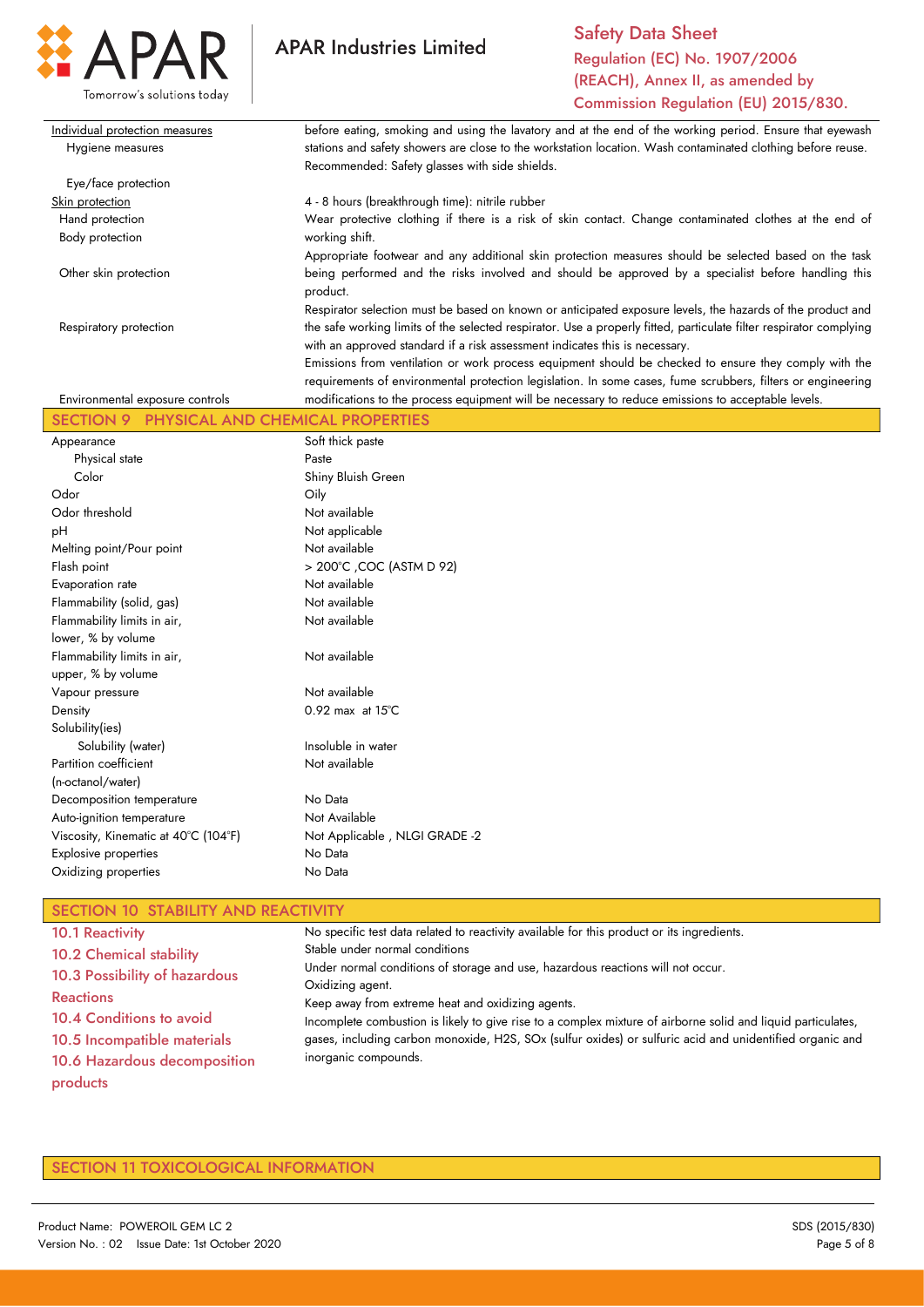

## 11.1 Information on toxicological effects

| Acute toxicity                              |                                                                                                                     |  |  |  |  |
|---------------------------------------------|---------------------------------------------------------------------------------------------------------------------|--|--|--|--|
| No exposure limit value known               |                                                                                                                     |  |  |  |  |
| Irritation/Corrosion                        |                                                                                                                     |  |  |  |  |
| Skin                                        | No known significant effects or critical hazards.                                                                   |  |  |  |  |
| Eye                                         | No known significant effects or critical hazards.                                                                   |  |  |  |  |
| Respiratory                                 | No known significant effects or critical hazards.                                                                   |  |  |  |  |
| Sensitisation                               |                                                                                                                     |  |  |  |  |
| Skin                                        | No known significant effects or critical hazards.                                                                   |  |  |  |  |
| Respiratory                                 | No known significant effects or critical hazards.                                                                   |  |  |  |  |
| Mutagenicity                                | No data available to indicate product or any components present at greater than 0.1% are mutagenic or<br>genotoxic. |  |  |  |  |
| <b>SECTION 11 TOXICOLOGICAL INFORMATION</b> |                                                                                                                     |  |  |  |  |
| Carcinogenicity                             | The base oil(s) in this product is based on an severely hydrotreated distillate. The product should not be          |  |  |  |  |
|                                             | regarded as a carcinogen.                                                                                           |  |  |  |  |
| Reproductive toxicity                       | Contains no ingredient listed as toxic to reproduction.                                                             |  |  |  |  |
| Specific target organ toxicity              | Not classified                                                                                                      |  |  |  |  |
| - single exposure                           |                                                                                                                     |  |  |  |  |
| Specific target organ toxicity              | Not classified                                                                                                      |  |  |  |  |
| - repeated exposure                         |                                                                                                                     |  |  |  |  |
| Aspiration hazard                           | Aspiration hazard - Category 1                                                                                      |  |  |  |  |
| Information on likely routes of exposure    | Not available.                                                                                                      |  |  |  |  |
| Potential acute health effects              |                                                                                                                     |  |  |  |  |
| Eye contact                                 | Eye contact may cause redness and transient pain.                                                                   |  |  |  |  |
| Inhalation                                  | Inhalation of oil mist or vapors at elevated temperatures may cause respiratory irritation.                         |  |  |  |  |
| Skin contact                                | No known significant effects or critical hazards.                                                                   |  |  |  |  |
| Ingestion                                   | May be fatal if swallowed and enters airways.                                                                       |  |  |  |  |
| Potential chronic health effects            |                                                                                                                     |  |  |  |  |
| General                                     | No known significant effects or critical hazards.                                                                   |  |  |  |  |
| Carcinogenicity                             | The base oil(s) in this product is based on an severely hydro treated distillate. The product should not be         |  |  |  |  |
|                                             | regarded as a carcinogen.                                                                                           |  |  |  |  |
| Mutagenicity                                | No known significant effects or critical hazards.                                                                   |  |  |  |  |
| Teratogenicity                              | No known significant effects or critical hazards.                                                                   |  |  |  |  |
| Product/ingredient name                     | No known significant effects or critical hazards.                                                                   |  |  |  |  |
| Fertility effects                           | No known significant effects or critical hazards.                                                                   |  |  |  |  |
| Other information                           | Not available.                                                                                                      |  |  |  |  |
| Specific hazard                             |                                                                                                                     |  |  |  |  |
| <b>SECTION 12 ECOLOGICAL INFORMATION</b>    |                                                                                                                     |  |  |  |  |
| 12.1 Toxicity                               | Not expected to be harmful to aquatic organisms.                                                                    |  |  |  |  |
| 12.2 Persistence and degradability          | Not inherently biodegradable.                                                                                       |  |  |  |  |
| 12.3 Bioaccumulative potential              | Bioaccumulation is unlikely to be significant because of the low water solubility of this product.                  |  |  |  |  |
|                                             | Not considered mobile.                                                                                              |  |  |  |  |
| 12.4 Mobility in soil                       |                                                                                                                     |  |  |  |  |
| 12.5 Results of PBT & vPvB                  | Not applicable.                                                                                                     |  |  |  |  |
| <b>Assessment</b>                           |                                                                                                                     |  |  |  |  |
| 12.6 Other adverse effects                  | Insoluble in water. Spills may form a film on water surfaces causing physical damage to                             |  |  |  |  |

Insoluble in water. Spills may form a film on water surfaces causing physical damage to organisms. Oxygen transfer could also be impaired.

#### SECTION 13 DISPOSAL CONSIDERATIONS

The information in this section contains generic advice and guidance. The list of Identified Uses in Section 1 should be consulted for any available use-specific information provided in the Exposure Scenario(s).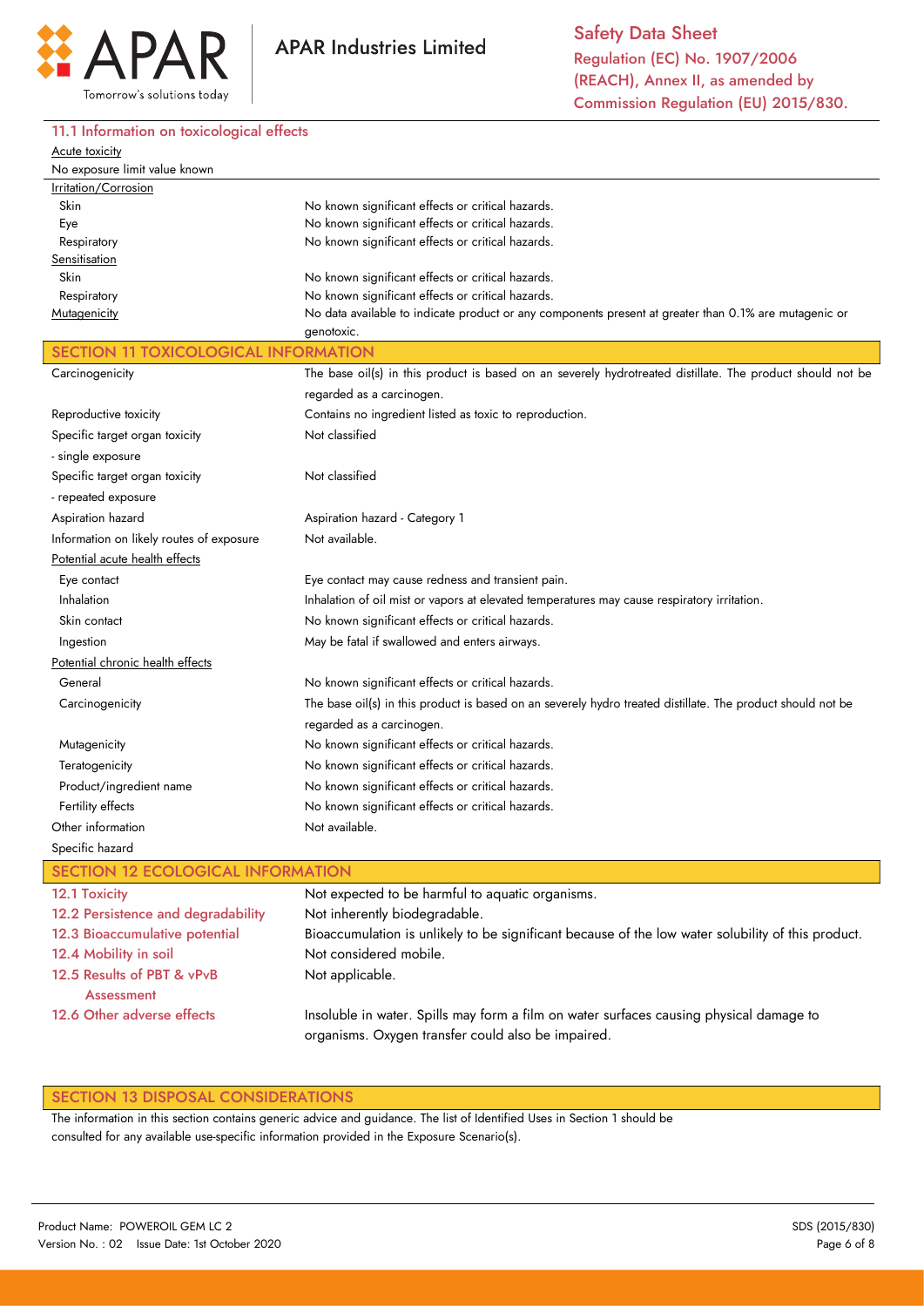

# 13.1 Waste treatment methods

Product

Methods of disposal

Safety Data Sheet Regulation (EC) No. 1907/2006 (REACH), Annex II, as amended by Commission Regulation (EU) 2015/830.

Where possible (e.g. in the absence of relevant contamination), recycling of used substance is feasible and recommended. This substance can be burned or incinerated, subject to national/local authorizations, relevant contamination limits, safety regulations and air quality legislation. Contaminated or waste substance (not directly recyclable): Disposal can be carried out directly, or by delivery to qualified waste handlers. National legislation may identify a specific organization, and/or prescribe composition limits and methods for recovery or disposal.

#### Hazardous waste Yes SECTION 13 DISPOSAL CONSIDERATIONS European waste catalogue (EWC) Waste code Waste designation 13 03 07\* **mineral-based non-chlorinated insulating and heat transmission oils Packaging**

**APAR Industries Limited** 

 Methods of disposal The generation of waste should be avoided or minimised wherever possible. Waste packaging should be recycled. Incineration or landfill should only be considered when recycling is not feasible.

#### SECTION 14 TRANSPORT INFORMATION International transport regulations

|                                      | ADR/RID                  | <b>ADN</b>               | IMO/IMDG<br><b>Classification</b> | <b>ICAO/IATA</b><br><b>Classification</b> |
|--------------------------------------|--------------------------|--------------------------|-----------------------------------|-------------------------------------------|
| 14.1 UN number                       | Not regulated.           | Not regulated.           | Not regulated.                    | Not regulated.                            |
| 14.2 UN proper<br>shipping name      |                          | $\overline{a}$           | $\overline{a}$                    | $\overline{a}$                            |
| 14.3 Transport hazard<br>class(es)   |                          | $\overline{\phantom{a}}$ | $\overline{\phantom{a}}$          |                                           |
| 14.4 Packing group                   | $\overline{\phantom{a}}$ |                          | $\overline{\phantom{a}}$          | $\overline{a}$                            |
| <b>14.5 Environmental</b><br>hazards | <b>No</b>                | <b>No</b>                | No                                | No                                        |
| <b>Additional information</b>        | $\overline{\phantom{a}}$ | $\overline{\phantom{a}}$ | $\overline{a}$                    | $\overline{a}$                            |

14.6 Special precautions for User

Transport within user's premises: always transport in closed containers that are upright and secure. Ensure that persons transporting the product know what to do in the event of an accident or spillage.

14.7 Transport in bulk

according to Annex I of MARPOL

73/78 and the IBC Code

## SECTION 15 REGULATORY INFORMATION

15.1 Safety, health and environmental regulations/legislation specific for the substance or mixture

#### EU Regulation (EC) No. 1907/2006 (REACH)

| Annex XIV - List of substances subject to authorization                                                                                                                             |                                                            |  |  |  |
|-------------------------------------------------------------------------------------------------------------------------------------------------------------------------------------|------------------------------------------------------------|--|--|--|
| Annex XIV                                                                                                                                                                           | None of the components are listed.                         |  |  |  |
| Substances of very high concern                                                                                                                                                     | None of the components are listed.                         |  |  |  |
| Annex XVII - Restrictions on the Not-applicable.<br>manufacture, placing on the market and<br>use of certain dangerous substances,<br>mixtures and articles<br>Other EU regulations |                                                            |  |  |  |
| Seveso D                                                                                                                                                                            | This product is not controlled under the Seveso Directive. |  |  |  |
|                                                                                                                                                                                     |                                                            |  |  |  |

Oils

International Lists National Inventory

Inventory name On inventory (yes/no)\*